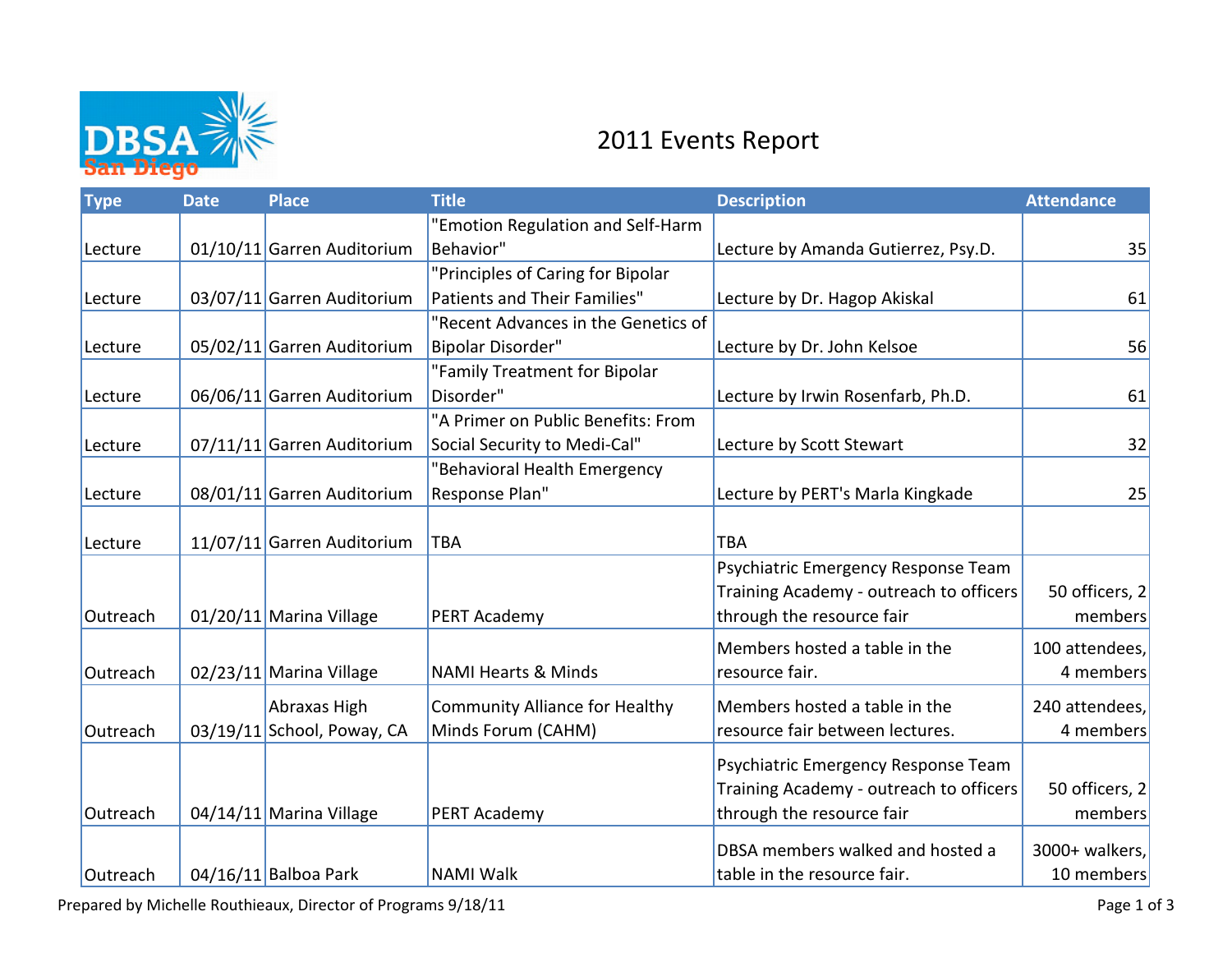|          |                    |                           |                                                   | DBSA board members networked with       |                 |
|----------|--------------------|---------------------------|---------------------------------------------------|-----------------------------------------|-----------------|
|          |                    |                           |                                                   | other community mental health           | 25 attendees, 2 |
| Outreach | 06/22/11 Hillcrest |                           | <b>NAMI Networking Mixer</b>                      | organization leaders.                   | members         |
|          |                    |                           |                                                   | Psychiatric Emergency Response Team     |                 |
|          |                    |                           |                                                   | Training Academy - outreach to officers | 50 officers, 2  |
| Outreach |                    | 06/30/11 Marina Village   | PERT Academy                                      | through the resource fair               | members         |
|          |                    |                           |                                                   | Members hosted a table in the           | 50 students, 2  |
| Outreach |                    | 09/08/11 City College     | Suicide Prevention Week Health Fair resource fair |                                         | members         |
|          |                    | <b>Tri-City Medical</b>   |                                                   |                                         |                 |
| Outreach | 10/06/11 Center    |                           | Depression Screening Week                         | <b>Resource Fair</b>                    |                 |
|          |                    |                           |                                                   | Psychiatric Emergency Response Team     |                 |
|          |                    |                           |                                                   | Training Academy - outreach to officers | 50 officers, 2  |
| Outreach |                    | $10/13/11$ Marina Village | PERT Academy                                      | through the resource fair               | members         |
|          |                    |                           |                                                   | Members walk and host a table in the    |                 |
| Outreach |                    | $10/15/11$ DeAnza Cove    | AFSP Out of the Darkness Walk                     | resource fair.                          |                 |
|          |                    |                           |                                                   | Members pass out resources and info     |                 |
|          |                    |                           |                                                   | about DBSA San Diego to psychologists   |                 |
|          |                    | <b>Four Points</b>        |                                                   | and trainees, many of whom are not      |                 |
| Outreach | 10/15/11 Sheridan  |                           | <b>SDPA Fall Conference</b>                       | aware of our services.                  |                 |
|          |                    |                           |                                                   | Behavioral Health Conference for        |                 |
|          |                    |                           |                                                   | therapists and community                |                 |
|          |                    |                           |                                                   | organizations. Members host a table in  |                 |
|          |                    |                           |                                                   | the expansive resource fair and attend  |                 |
| Outreach | 11/10/11           |                           | Meeting of the Minds                              | lectures.                               |                 |
|          |                    |                           |                                                   | Premier suicide prevention walk in San  |                 |
|          |                    |                           |                                                   | Diego. Members walk and host a table    |                 |
| Outreach |                    | $11/17/11$ Balboa Park    | Save a Life San Diego Walk                        | in the resource fair.                   |                 |
|          |                    |                           |                                                   | Annual spring social for group          |                 |
|          |                    |                           |                                                   | members and their family and friends.   |                 |
|          |                    |                           |                                                   | Members pay \$5 (if they can) and the   |                 |
| Social   |                    | 04/02/11 Hometown Buffet  | <b>Spring Fling</b>                               | group pays the rest.                    |                 |
| Social   |                    | 06/11/11 Petco Park       | Padres Game                                       | Group field trip to a Padres Game       | 25              |